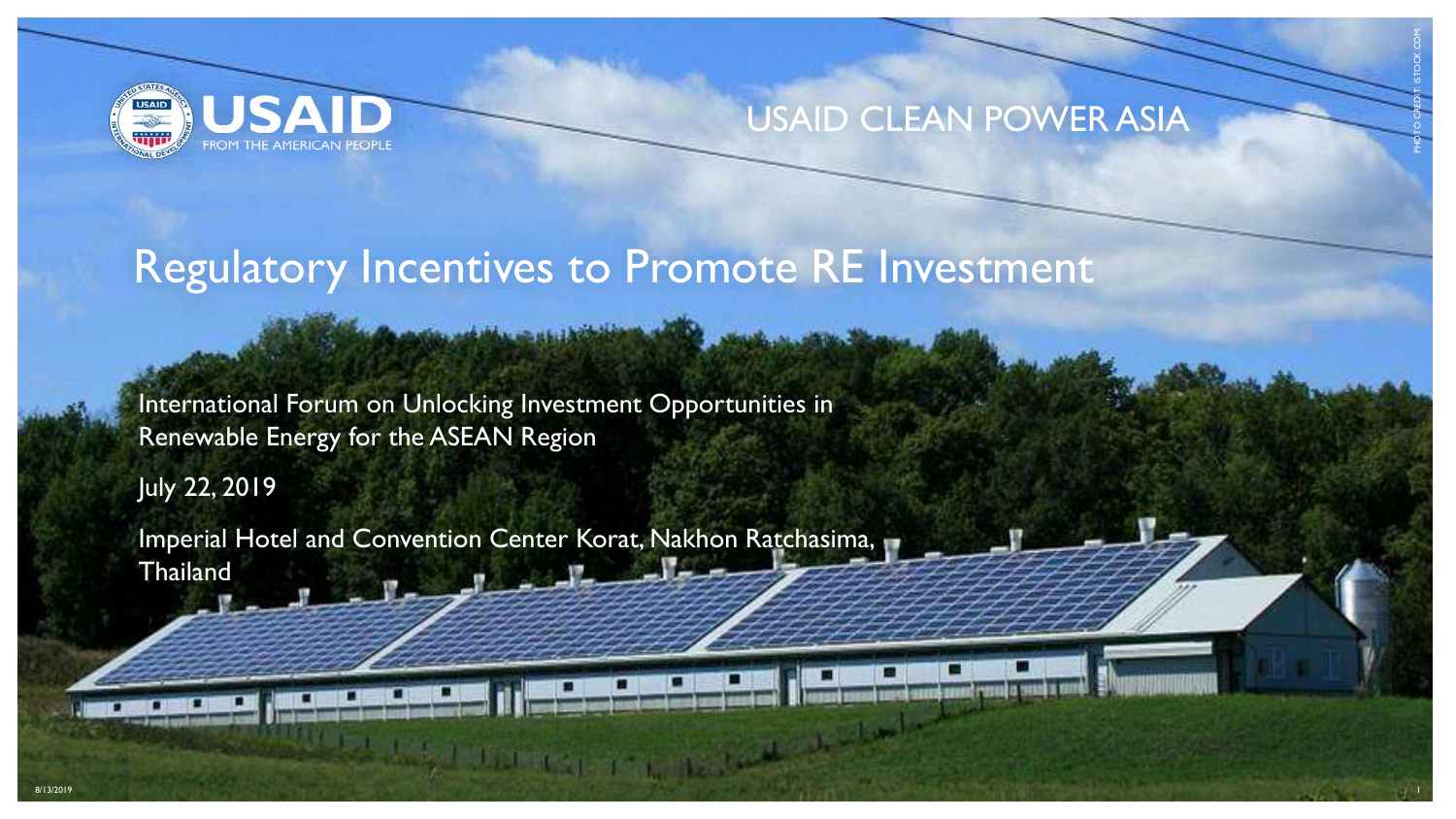

# "A transition to clean energy is about making an investment in our future."

**- Gloria Reuben** (Actress)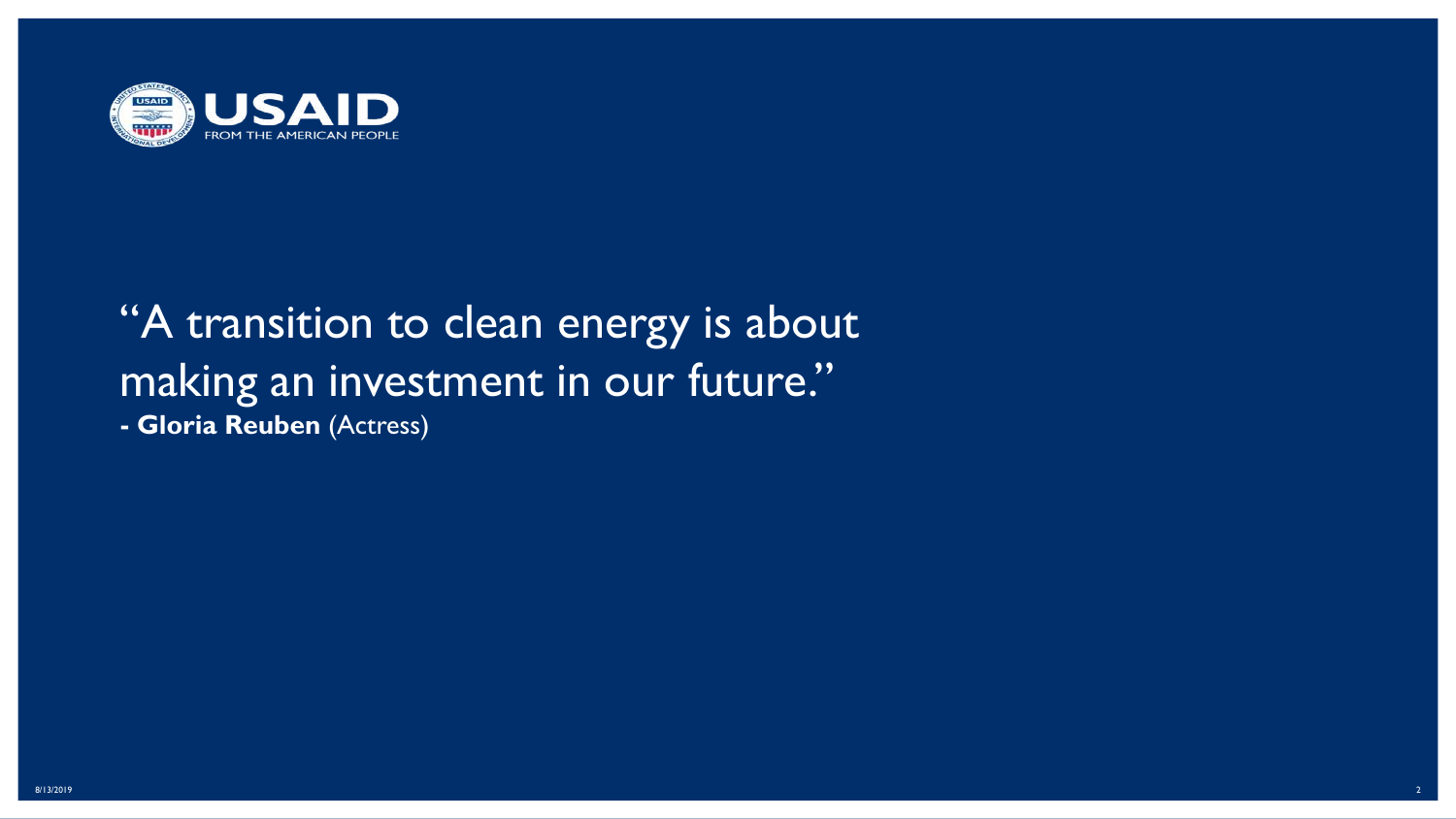#### Content

- USAID Clean Power Asia Overview
- Policies and regulatory incentives for RE
	- Existing incentives in ASEAN
	- Barriers for RE adoption
	- Supporting regulations
- Supporting activities
	- Solar pilot auction in Lao PDR
	- DPV economic and technical impacts and policies in Southeast Asian countries
	- Energy storage system application in Vietnam
- Looking forward to the future Emerging trends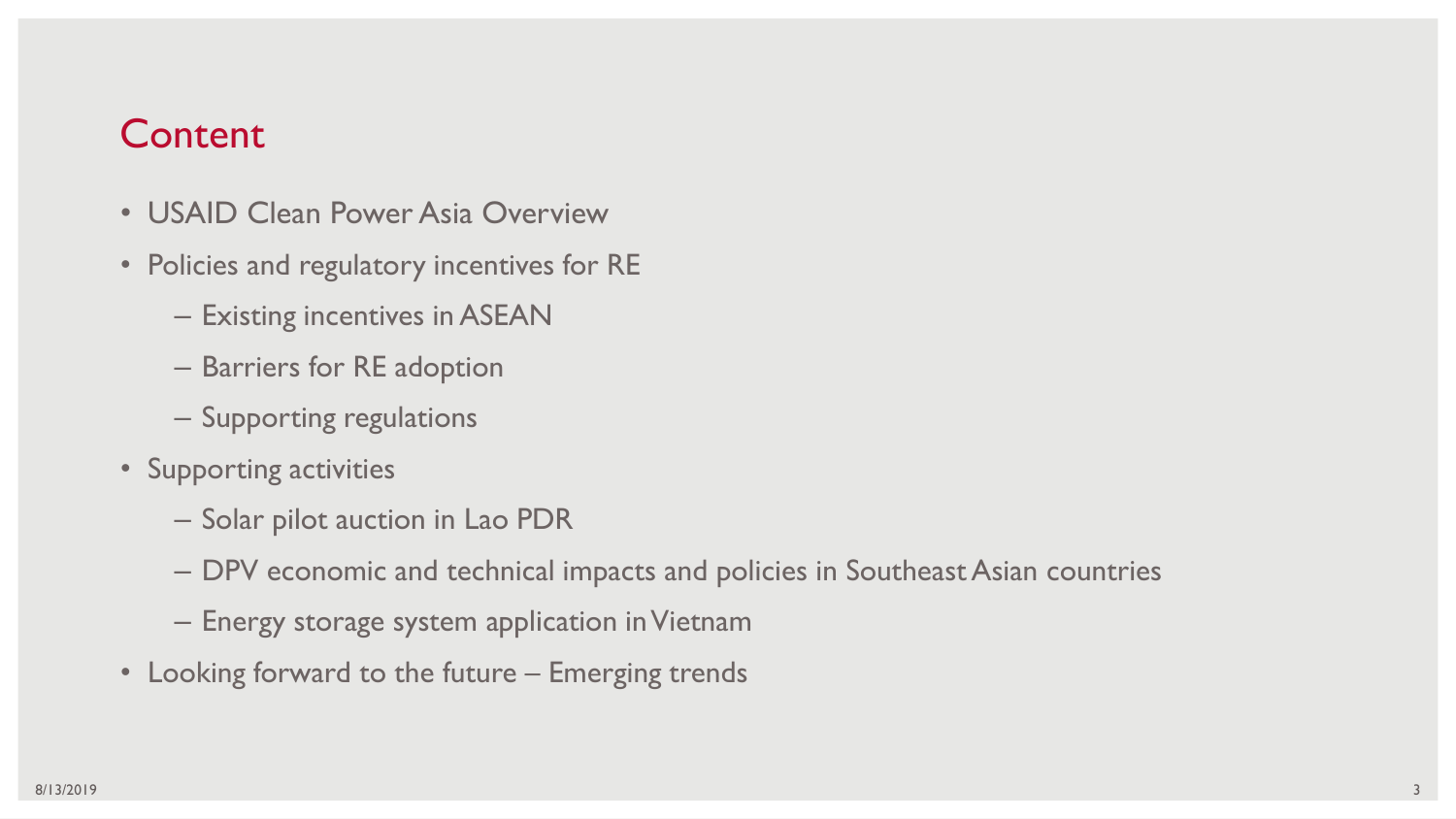#### USAID Clean Power Asia – Overview

Aims to increase deployment in 'grid-connected' renewable energy in SE Asia

 $\Box$  5 years: June 2016 – June 2021 **Q** Regional clean energy program **Q** Focus on Lower Mekong countries (Lao PDR, Thailand, Vietnam and Cambodia) + SE Asian countries (the Philippines, etc.)

**Q** Goals:

- **15 laws/policies/regulations**
- **S750 M USD investment** mobilization
- 500 MW of installed RE
- 3.5 M tCO2e reduction
- $\Box$  Implemented by Abt Associates and partners
- Funded by USAID (United States Agency for International Development)

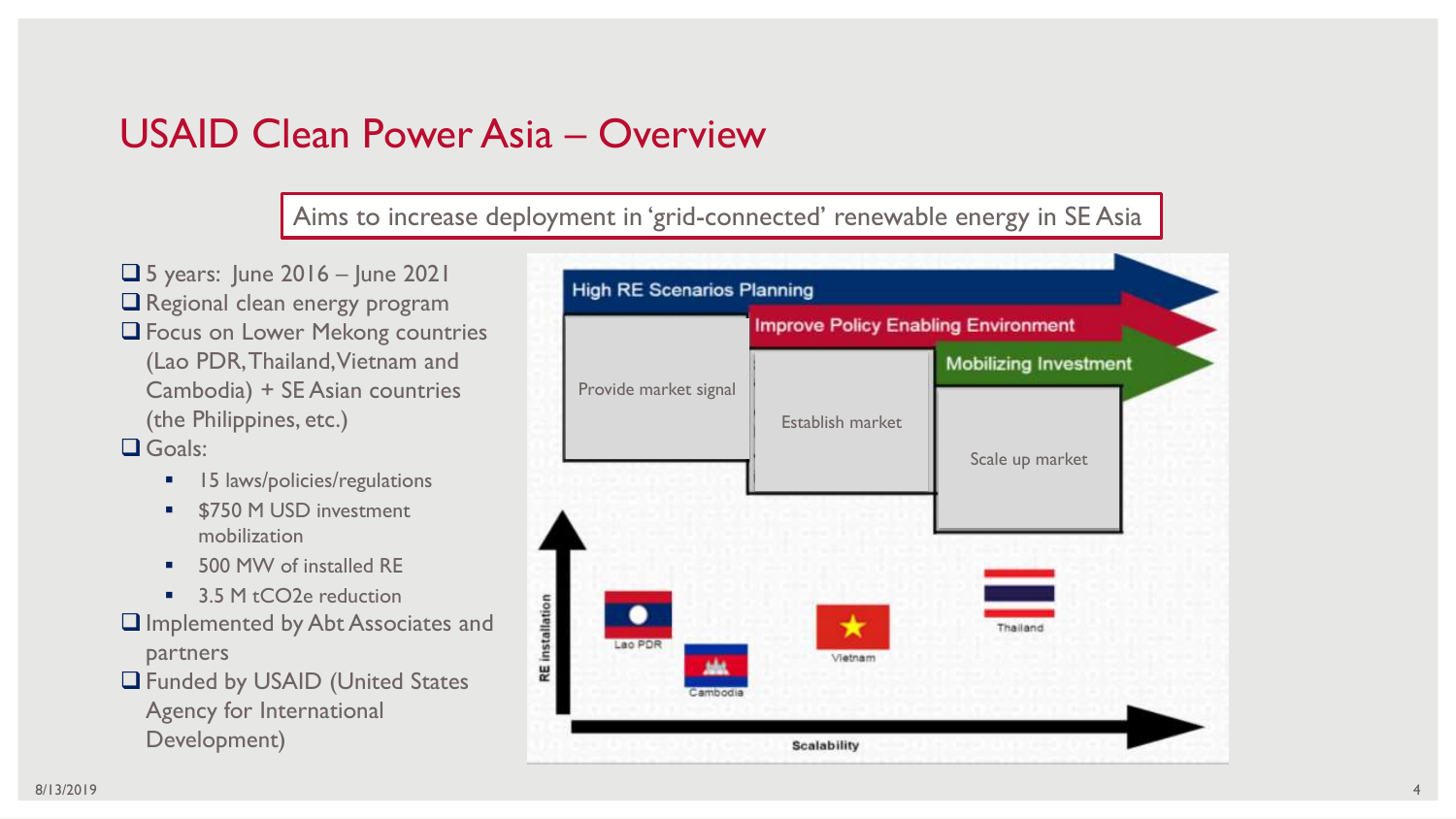#### USAID Clean Power Asia – Overview

| <b>Focused on individual</b><br>country (LM and<br>Southeast Asia) | Improved data and tools<br>• Consideration of RE in power sector planning<br>Incentivizing RE and removing policy and regulatory barriers<br>$\bullet$<br>Mobilizing investment through improved bankability and facilitating<br>financing                     |  |  |  |
|--------------------------------------------------------------------|----------------------------------------------------------------------------------------------------------------------------------------------------------------------------------------------------------------------------------------------------------------|--|--|--|
| <b>Regional Activities</b>                                         | <b>Promote RE Data Explorer and other planning tools</b><br>• ASEAN Interconnection Masterplan Study 3 <sup>rd</sup> update (AIMS III)<br>• Scaling up data, planning approaches and tools, policies and<br>regulations and investment mobilization regionally |  |  |  |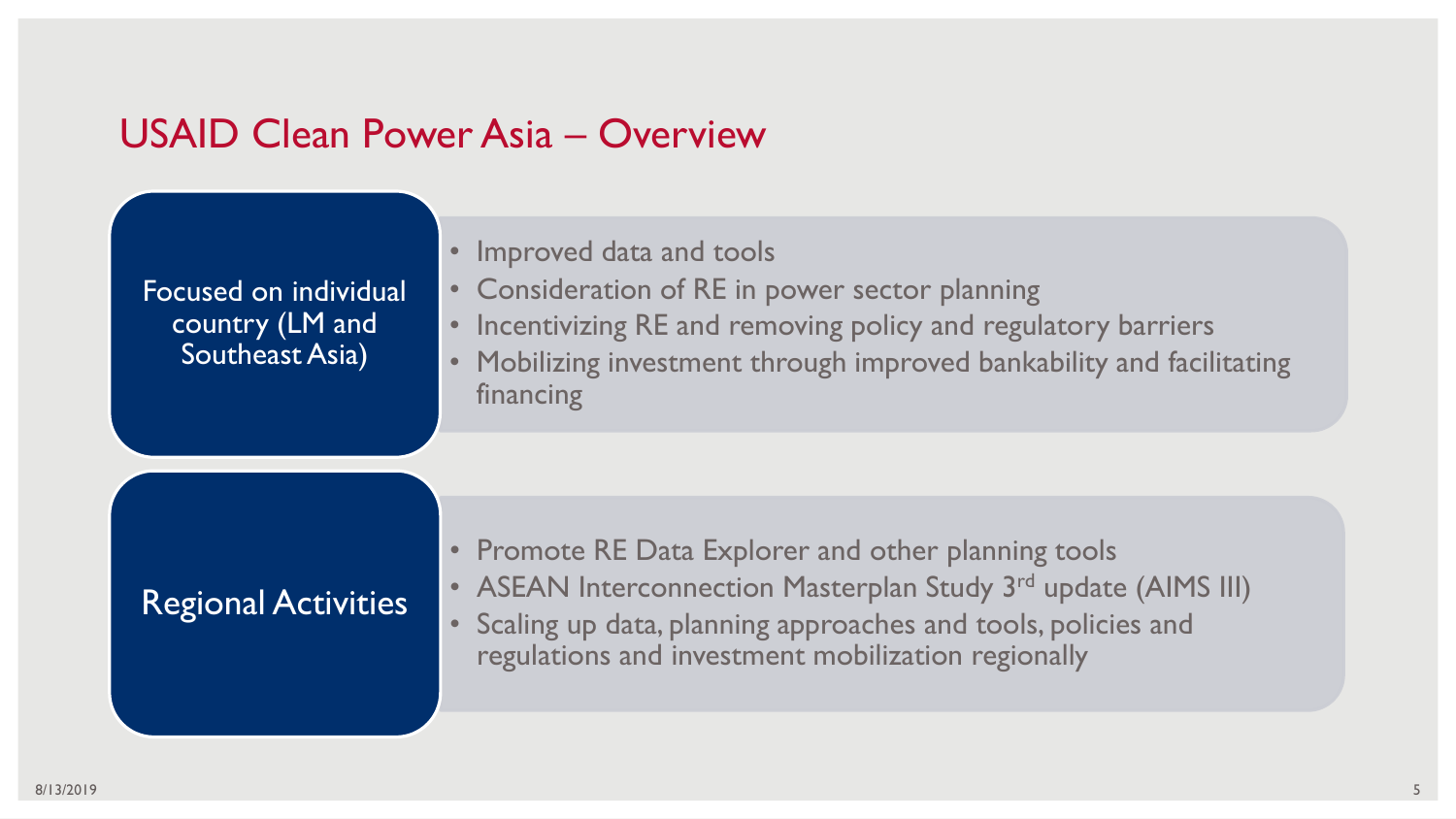#### USAID Clean Power Asia – Overview

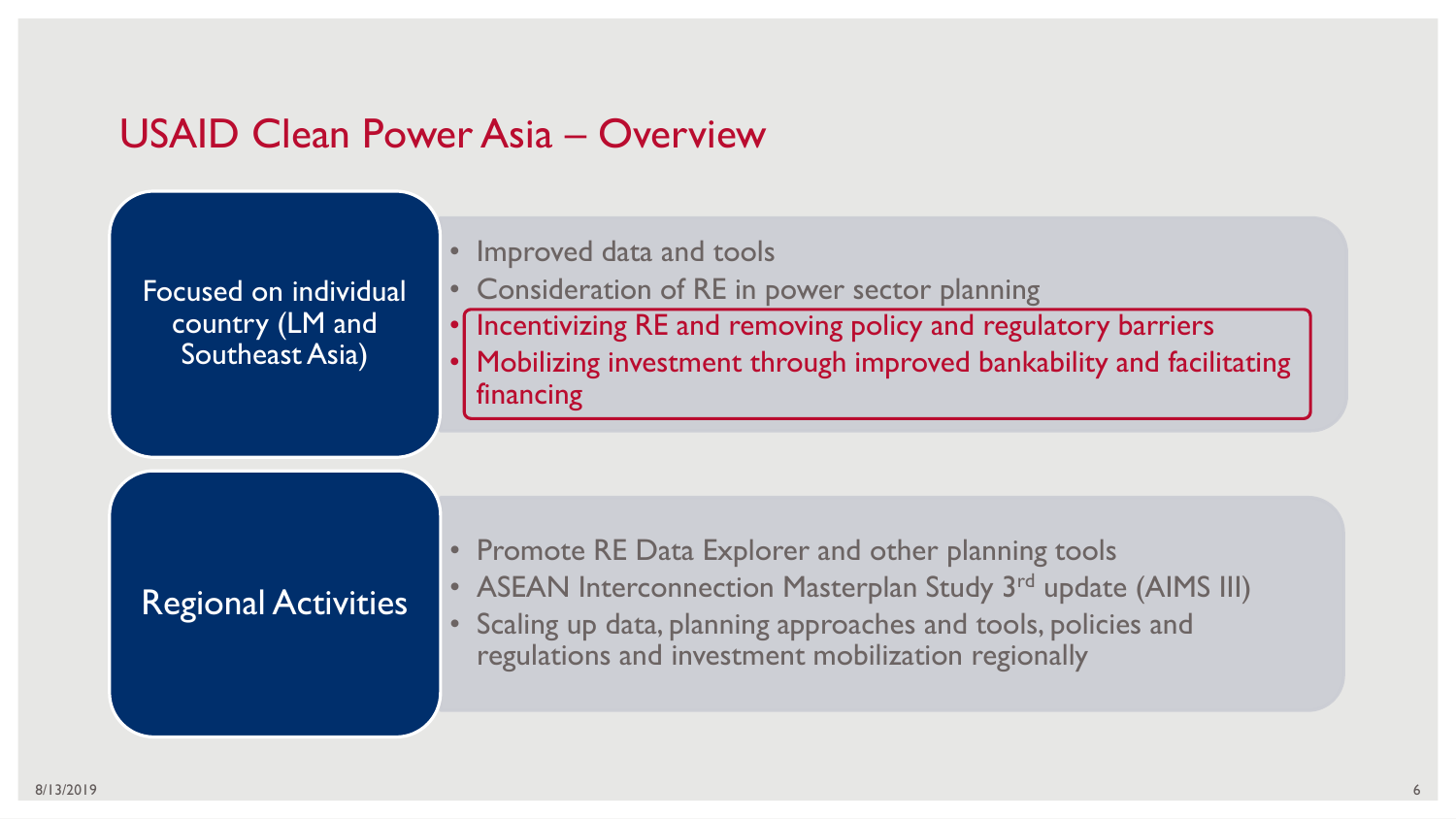# Policy and regulatory incentives for RE

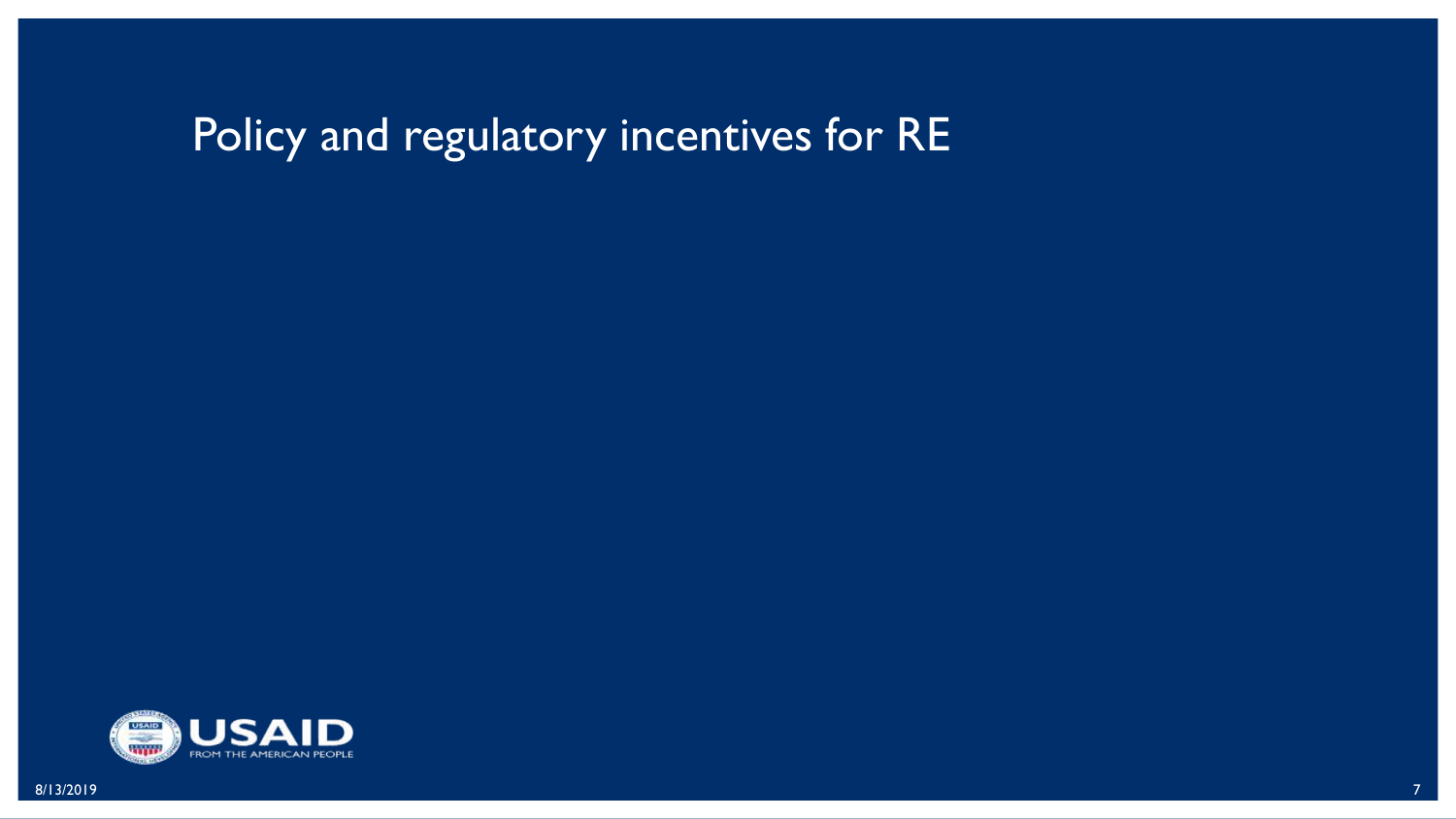### Policies supporting RE



*Source: Smithsonianmag.com*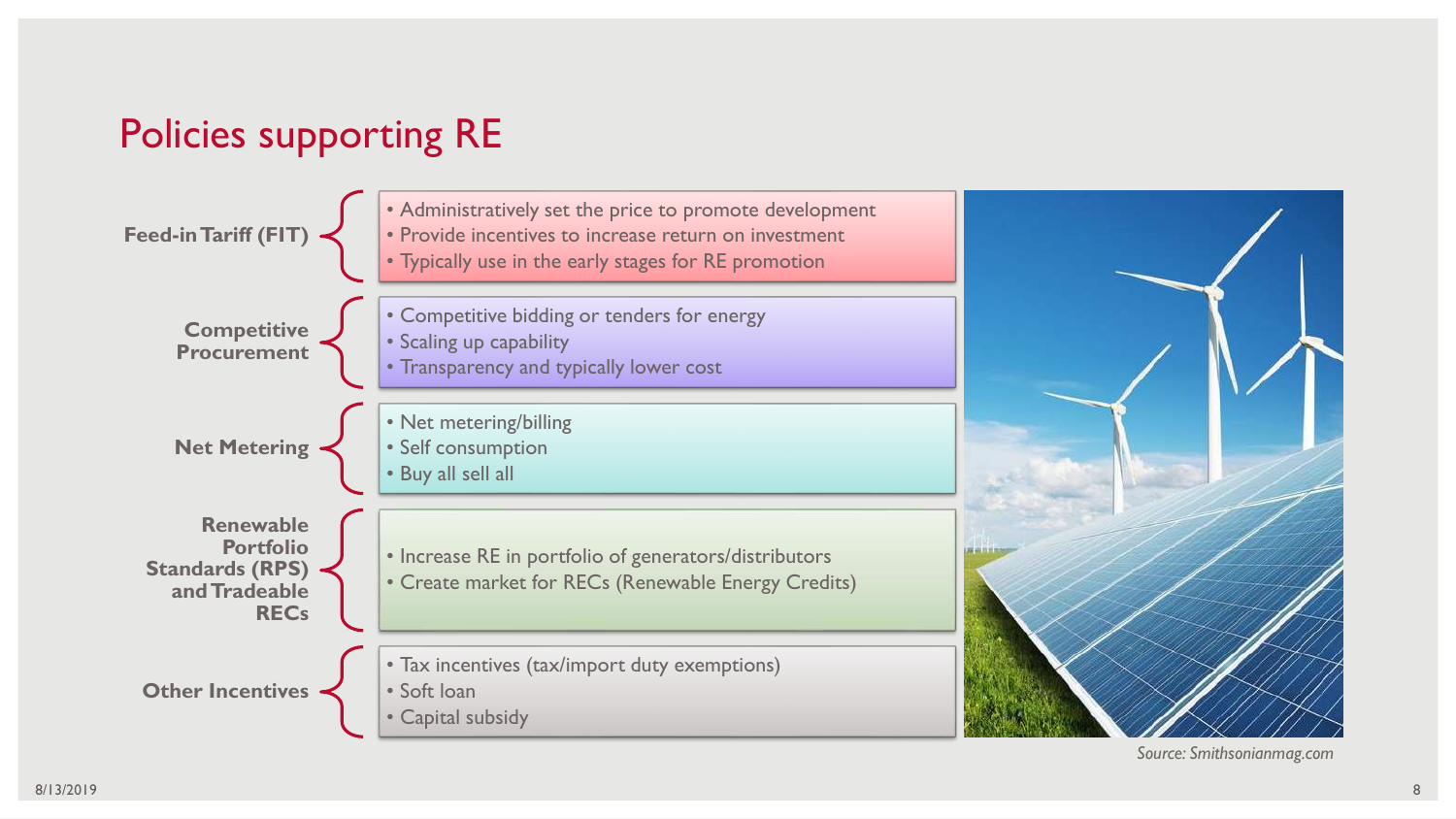#### Existing RE targets and incentives in ASEAN

| <b>ASEAN</b><br>countries | <b>RE</b><br><b>Targets</b> | <b>FIT</b> | Self-<br>consumption<br>scheme | Compet<br>itive<br><b>Bidding</b><br>(or<br><b>Auction</b> | Tax<br>incentive | Soft<br>loan | Capital<br>subsidy | <b>Tradable</b><br><b>RECs</b> |
|---------------------------|-----------------------------|------------|--------------------------------|------------------------------------------------------------|------------------|--------------|--------------------|--------------------------------|
| <b>BRUNEI</b>             | ✓                           |            |                                |                                                            |                  |              |                    |                                |
| <b>INDONESIA</b>          | ✔                           | ✔          |                                | ✓                                                          | ✔                | ✓            |                    |                                |
| MALAYSIA                  | ✓                           | ✓          |                                | ✓                                                          | √                |              |                    |                                |
| <b>MYANMAR</b>            | ✔                           |            |                                |                                                            | ✔                |              |                    |                                |
| <b>PHILIPPINES</b>        | ✓                           | ✔          |                                |                                                            | ✓                |              |                    |                                |
| <b>SINGAPORE</b>          | ✓                           |            |                                | ✓                                                          | ✔                |              |                    |                                |
| CAMBODIA                  |                             |            |                                | √                                                          | ✓                |              |                    |                                |
| <b>LAO PDR</b>            | ✔                           |            |                                |                                                            | ✔                |              |                    |                                |
| <b>THAILAND</b>           | ✔                           |            | ✔                              | ✓                                                          | ✓                | ✓            | ✔                  |                                |
| <b>VIETNAM</b>            | ✔                           | ✔          |                                |                                                            | ✔                |              |                    |                                |
|                           |                             |            | ✔                              |                                                            |                  |              |                    |                                |

Source: USAID Clean Power Asia (2017). DESIGNING RENEWABLE ENERGY INCENTIVES AND AUCTIONS: LESSONS FOR ASEAN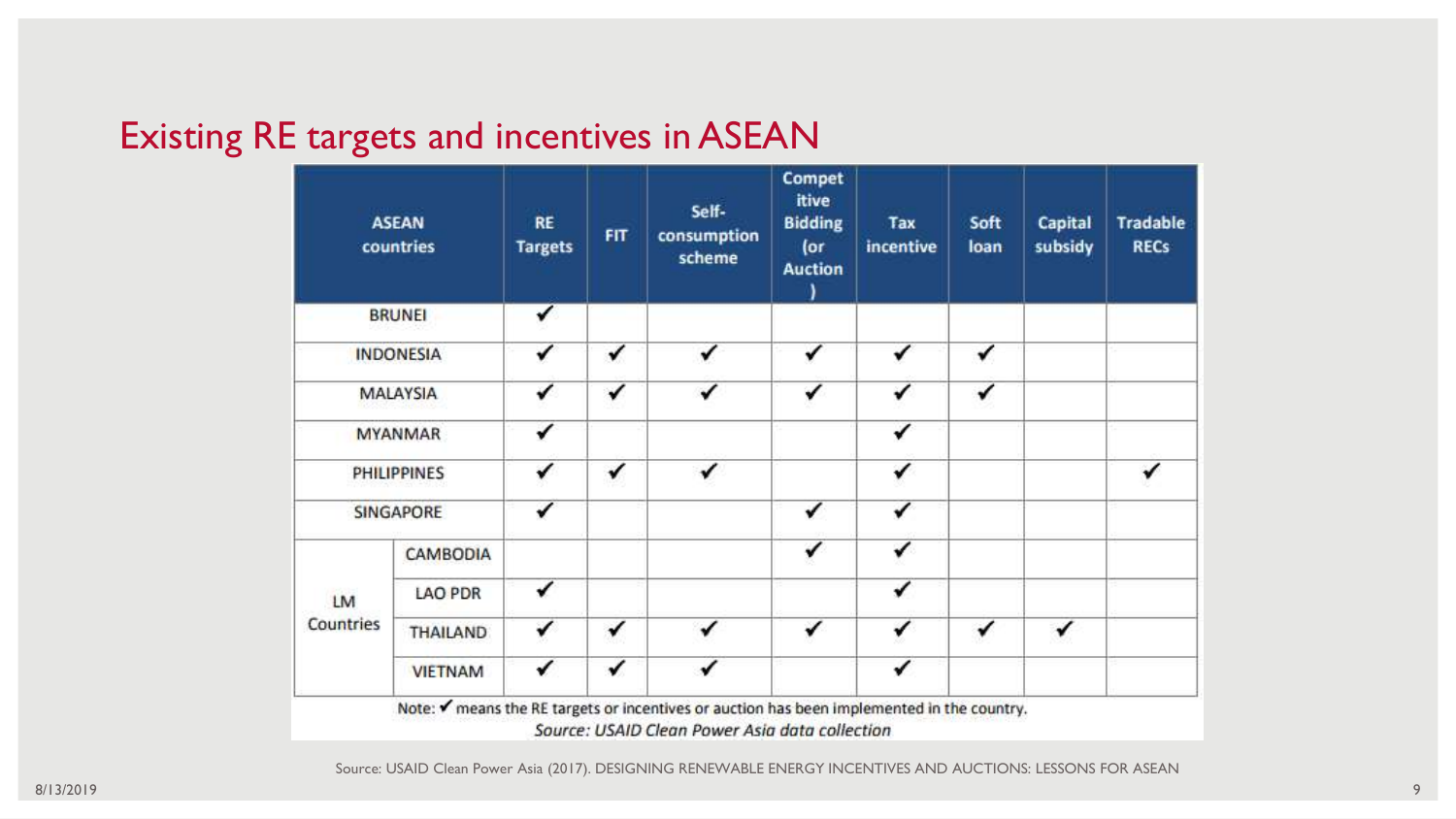#### Barriers for RE investment

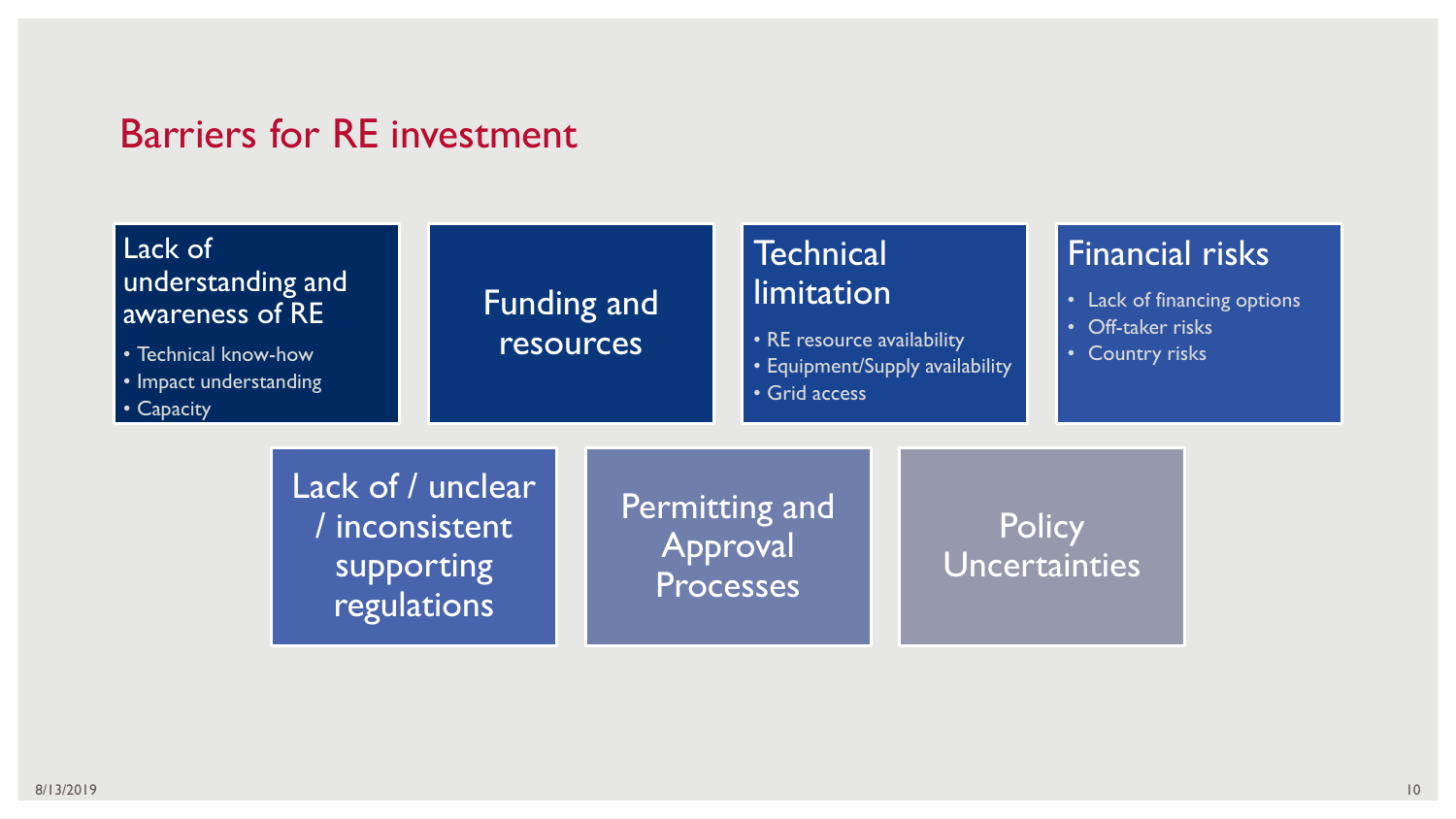### Supporting regulation to promote RE investment

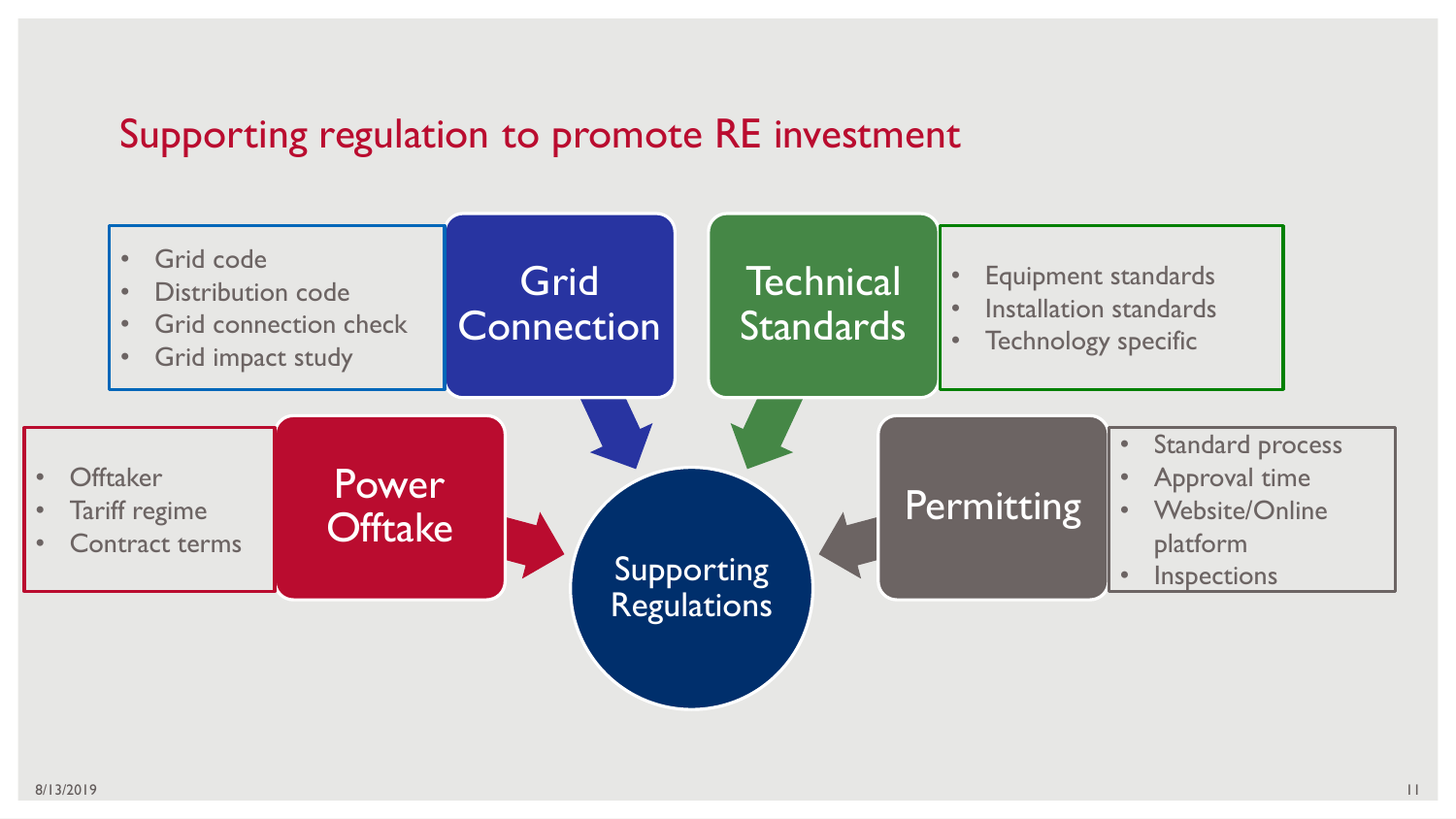### Summary of regulation gap analysis in LM countries

|                                                                    | <b>Cambodia</b>                                                               | <b>Lao PDR</b>                                                                                                    | <b>Thailand</b>                                                                                                    | Vietnam                                                                                                                                                          |
|--------------------------------------------------------------------|-------------------------------------------------------------------------------|-------------------------------------------------------------------------------------------------------------------|--------------------------------------------------------------------------------------------------------------------|------------------------------------------------------------------------------------------------------------------------------------------------------------------|
| <b>Supporting</b><br>regulations<br>related to power<br>purchasing | Need supporting<br>$\bullet$<br>regulations for solar<br>development          | Need supporting<br>regulations for VRE<br>development                                                             | Inconsistency among utilities<br>Tariff for rooftop is still being<br>decided (ERC)                                | Least acceptable contract term - 20 years<br>Limited time for PPA regime - until June 2019<br>(waiting for new/revised Decision)<br>Offtaker risk                |
| <b>Grid connection</b><br>regulations                              | Need distribution<br>code<br>Out-of-date<br>transmission code<br>(since 2009) | Need update for<br>national grid code (since  <br>2014 and focused<br>mostly for hydro)<br>Need distribution code | Inconsistent grid connection<br>requirements between EGAT, MEA,<br><b>PEA</b>                                      | Need detail regulation of performance standards<br>and technical connection requirements (such as<br>real-time communication for capacity > IMW) in<br>grid code |
| <b>Technical</b><br><b>standards</b>                               | Need installation<br>$\bullet$<br>standards                                   | Need technical and<br>installation standards<br><b>Current LEPTS* focused</b><br>on hydro                         | Need revision to building and fire<br>code to accommodate solar rooftop                                            | Need installation standards<br>Need revision to building and fire code to<br>accommodate solar rooftop                                                           |
| <b>Permitting</b><br>process                                       | $\bullet$<br>Need permitting<br>process for solar                             | Need permitting<br>process for solar                                                                              | Much paperwork needed<br>$\bullet$<br>Difficult to track application status<br>Lack of support to answer questions | Unclear permitting process<br>Need convenient platform and clear guidelines<br>Involves many government authorities and varies<br>across the different provinces |

*\*LEPTS – Lao Electrical Power Technical Standards Source: Review of Supporting Regulations (USAID Clean Power Asia, 2017), Why are grid code important (ERAV)*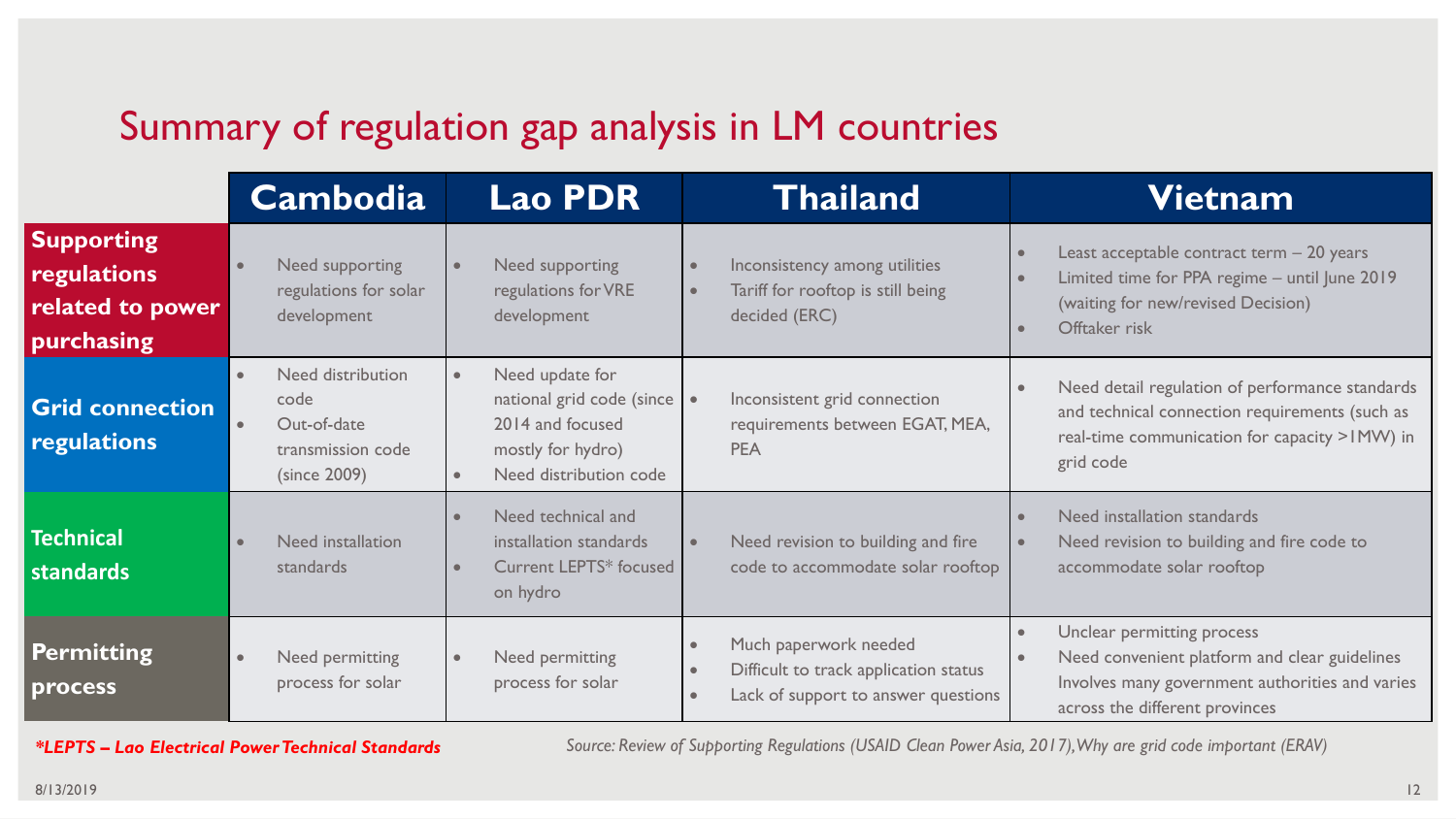# Supporting activities of USAID Clean Power Asia

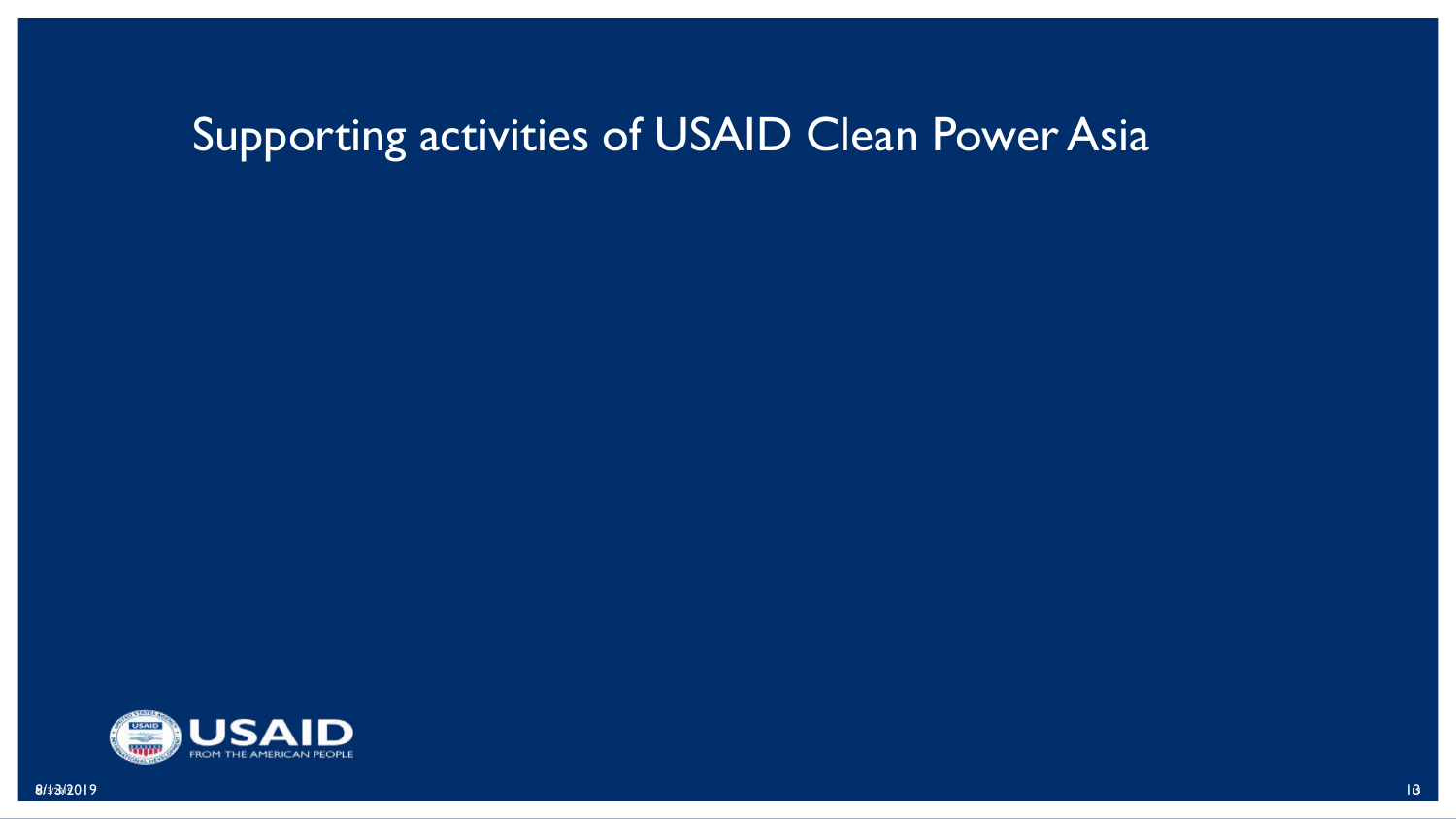### **Supporting activity** – Solar pilot auction in Lao PDR

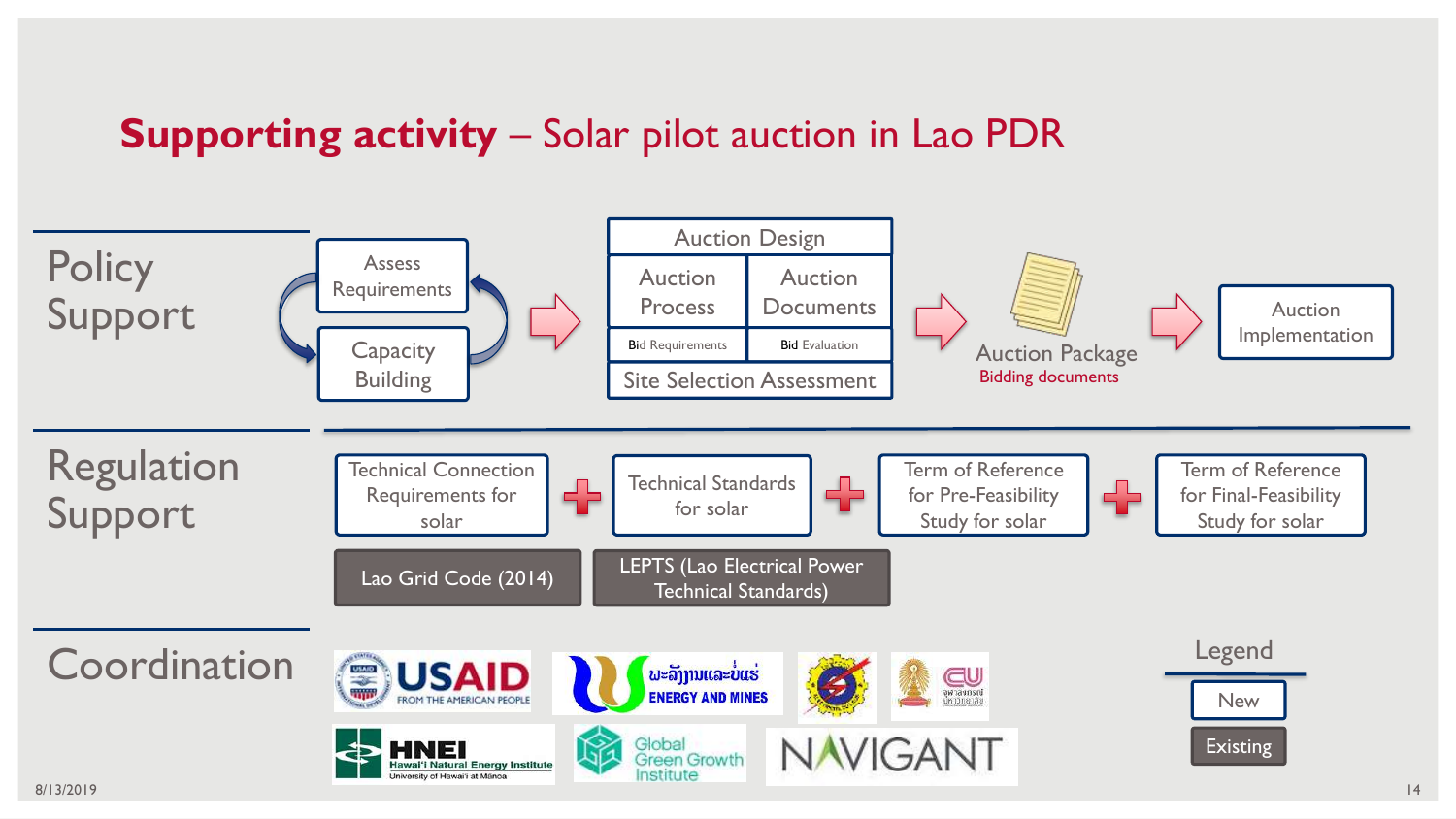#### **Supporting activity** – DPV economic and technical impacts and policies in Southeast Asian countries

|                         | <b>Previous activities</b>                                                                       | <b>Current activities</b>                                                            |                                                                                                                                 |                                                                                                                        |
|-------------------------|--------------------------------------------------------------------------------------------------|--------------------------------------------------------------------------------------|---------------------------------------------------------------------------------------------------------------------------------|------------------------------------------------------------------------------------------------------------------------|
|                         | <b>Thailand</b>                                                                                  | <b>Philippines</b>                                                                   | <b>Vietnam</b>                                                                                                                  | <b>Philippines</b>                                                                                                     |
| <b>Activities</b>       | Study of DPV impact on<br>utility revenue and rate $\bigcirc$                                    | <b>Study three DPV impact</b><br>analyses OOO                                        | International review<br>Customer Economics O                                                                                    | <b>Activities: Support Department</b><br><b>Circular (DC) on NM policy</b><br>I. Technical input to DC (May-July 2019) |
| Output                  | Report - DPV impact on utility<br>revenue and rate (Nov 27, 2017)<br>Policy Brief (Aug 17, 2017) | Report - DPV economic and<br>technical impacts for the Philippines<br>(Mar 15, 2019) | Report - Chapter I on international<br>review (Jan $17, 2019$ )<br>Report - Chapter 4.2 on customer<br>economics (Mar 13, 2019) | 2. Experts for public consultation events<br>(Aug 2019)<br>3. Post-public consultation support<br>(Aug-Sep 2019)       |
| <b>Partners</b>         | NREL, ERI (Chula)                                                                                | <b>NREL, LBNL</b>                                                                    | <b>USAID V-LEEP, NREL</b>                                                                                                       | <b>Output</b><br>Technical input to DC (similar to<br>policy brief) - July 2019                                        |
| Policy<br><b>Impact</b> | Proposed net billing policy (DEDE)                                                               | Revised net-metering policy (DOE,<br>ERC)                                            | Revised net-metering policy to<br>replace Decision II (EREA)                                                                    | <b>DPV</b> impact studies<br>Customer economics<br>Utility revenue and rate                                            |

Technical impact **X** International review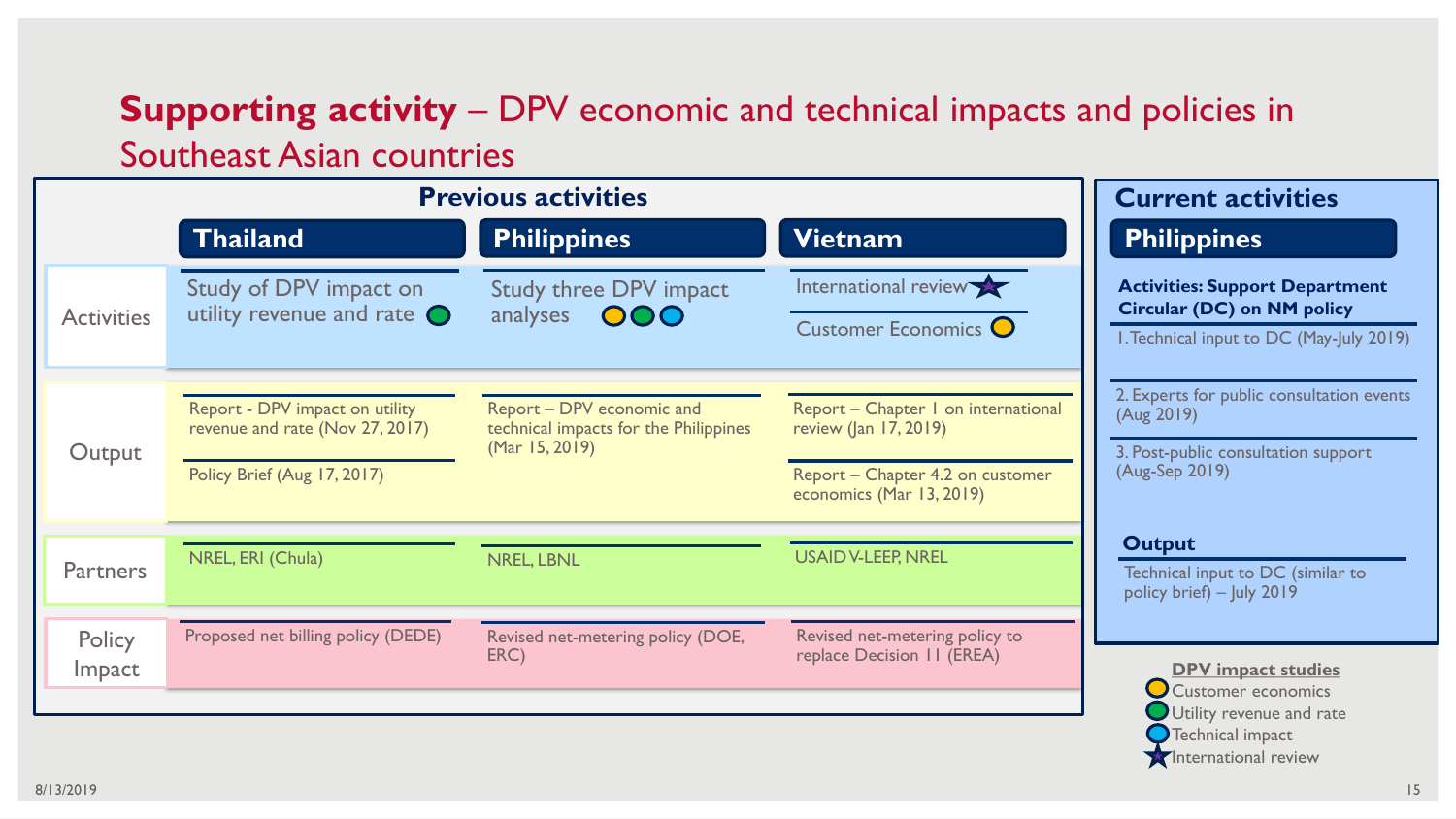### **Supporting activity** – Energy Storage System in Vietnam (1/2)

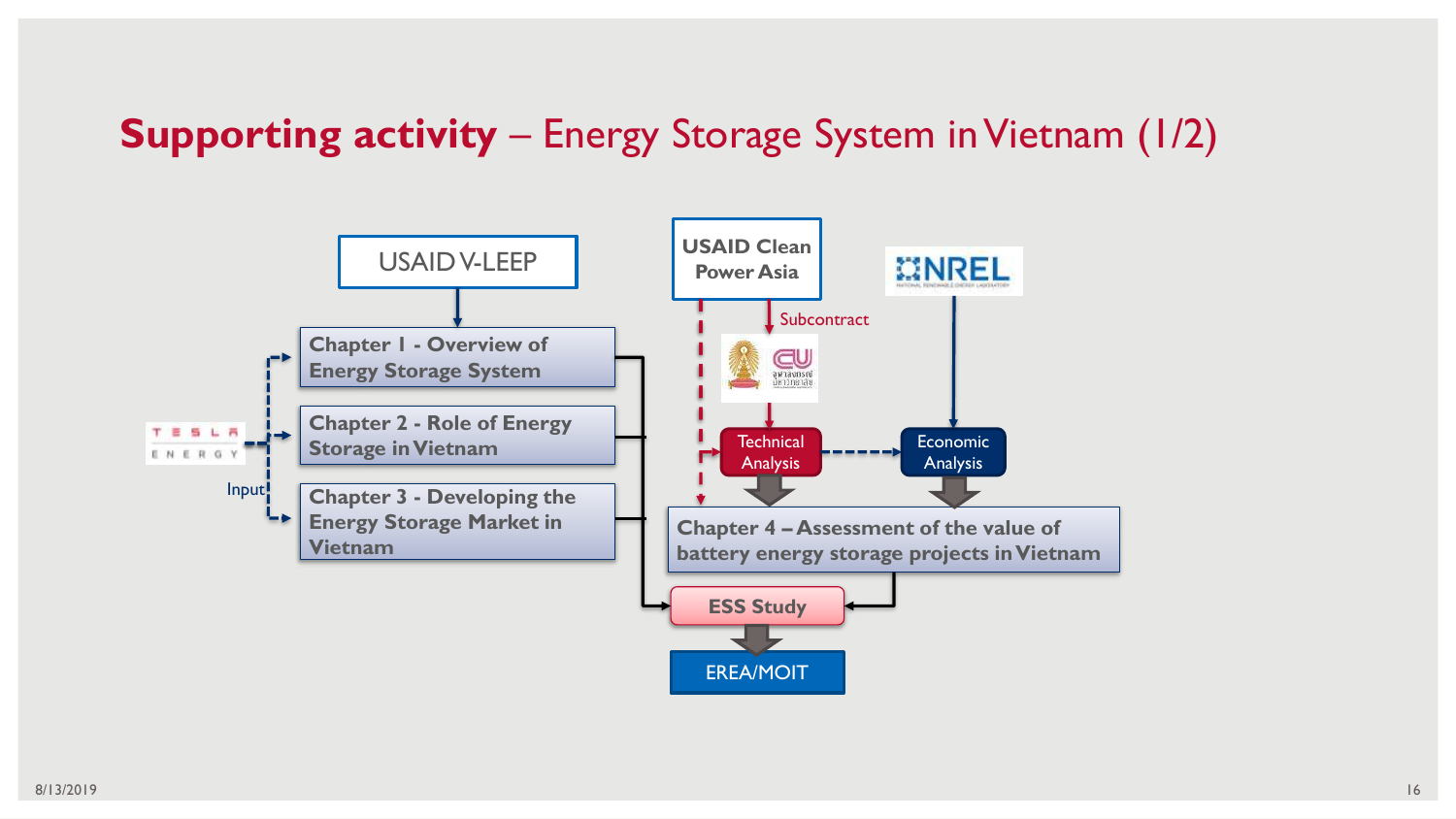### **Supporting activity** – Energy Storage System in Vietnam (2/2)

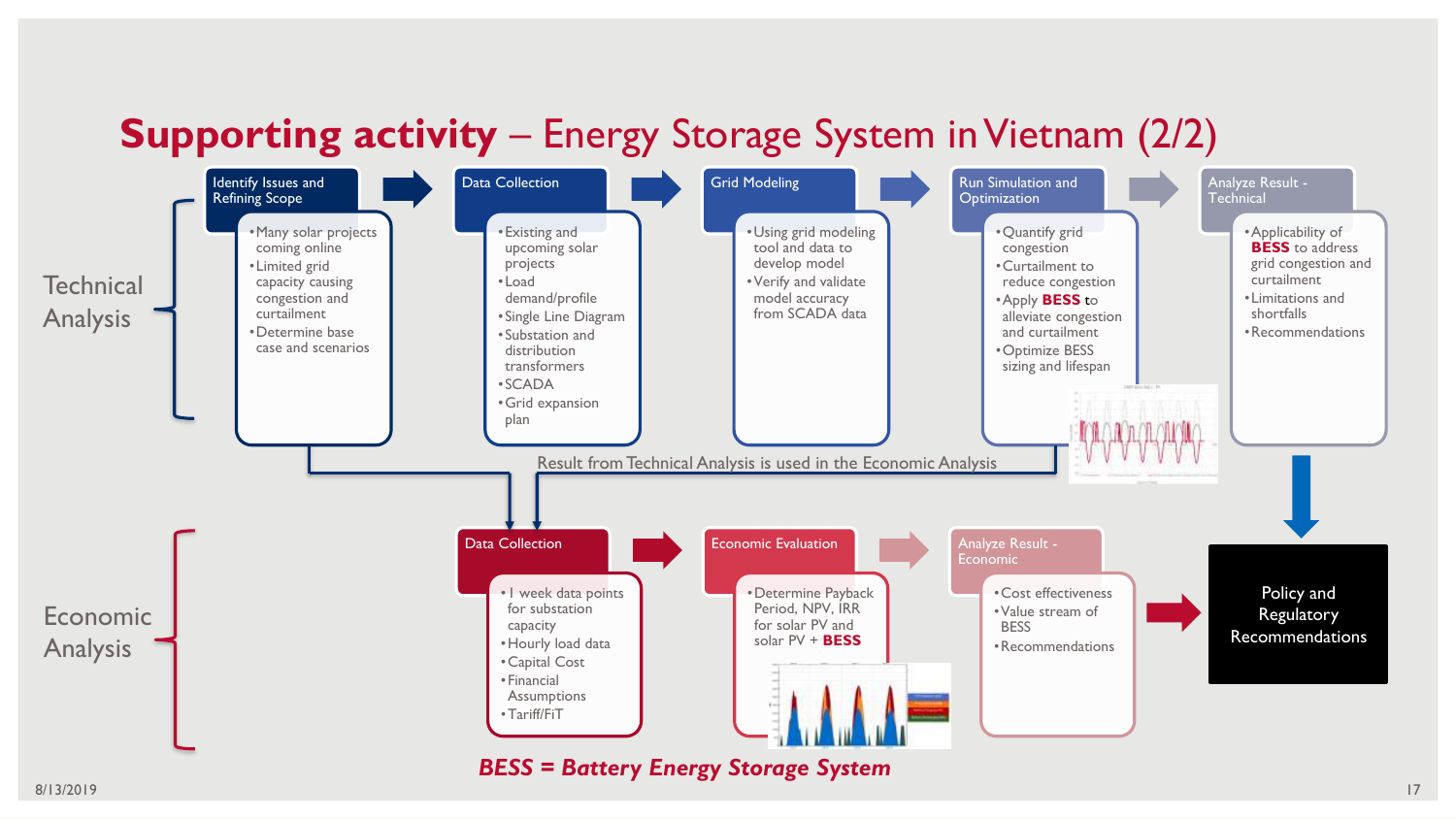# Looking forward to the future – Emerging trends

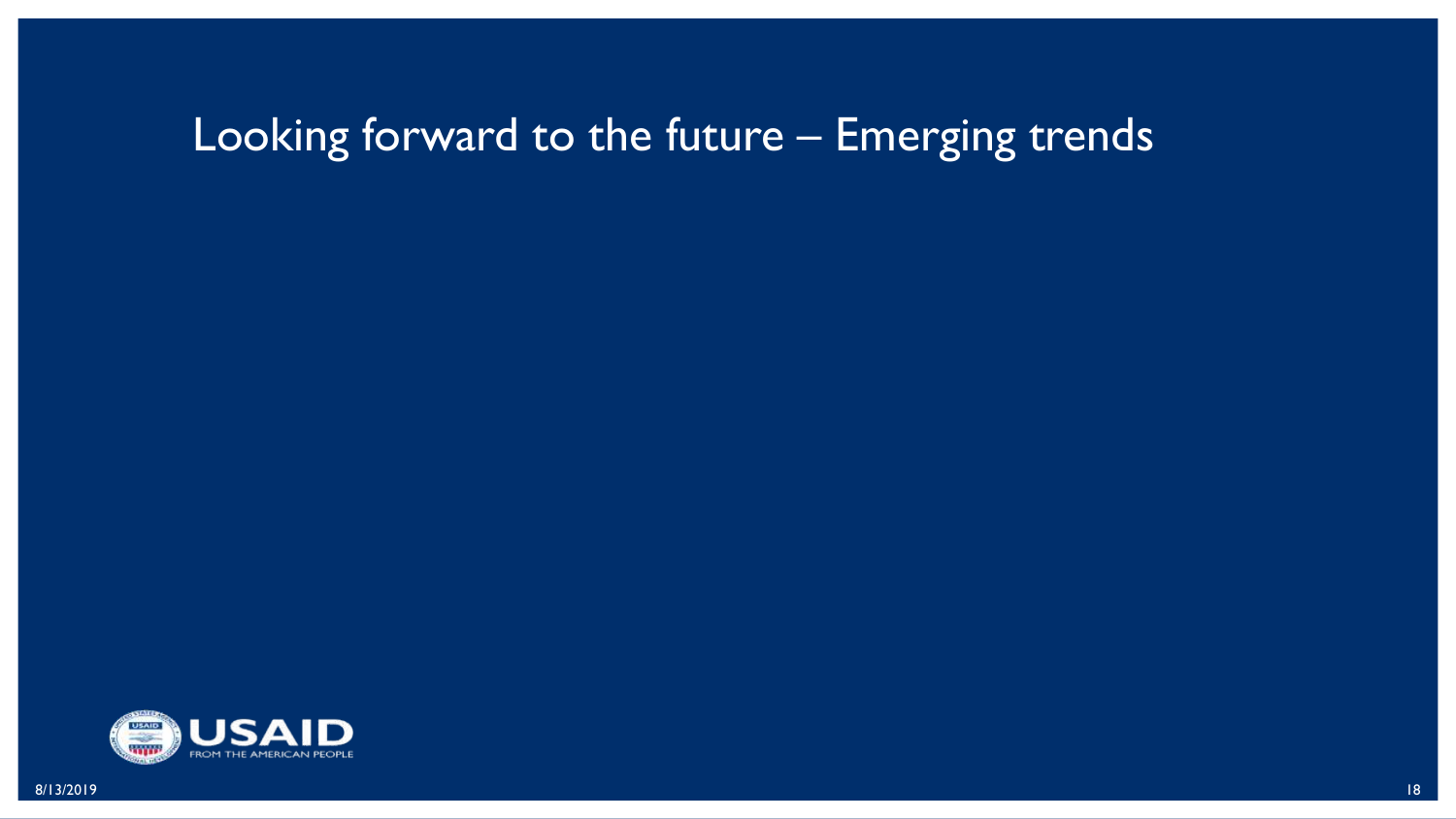

8/13/2019 19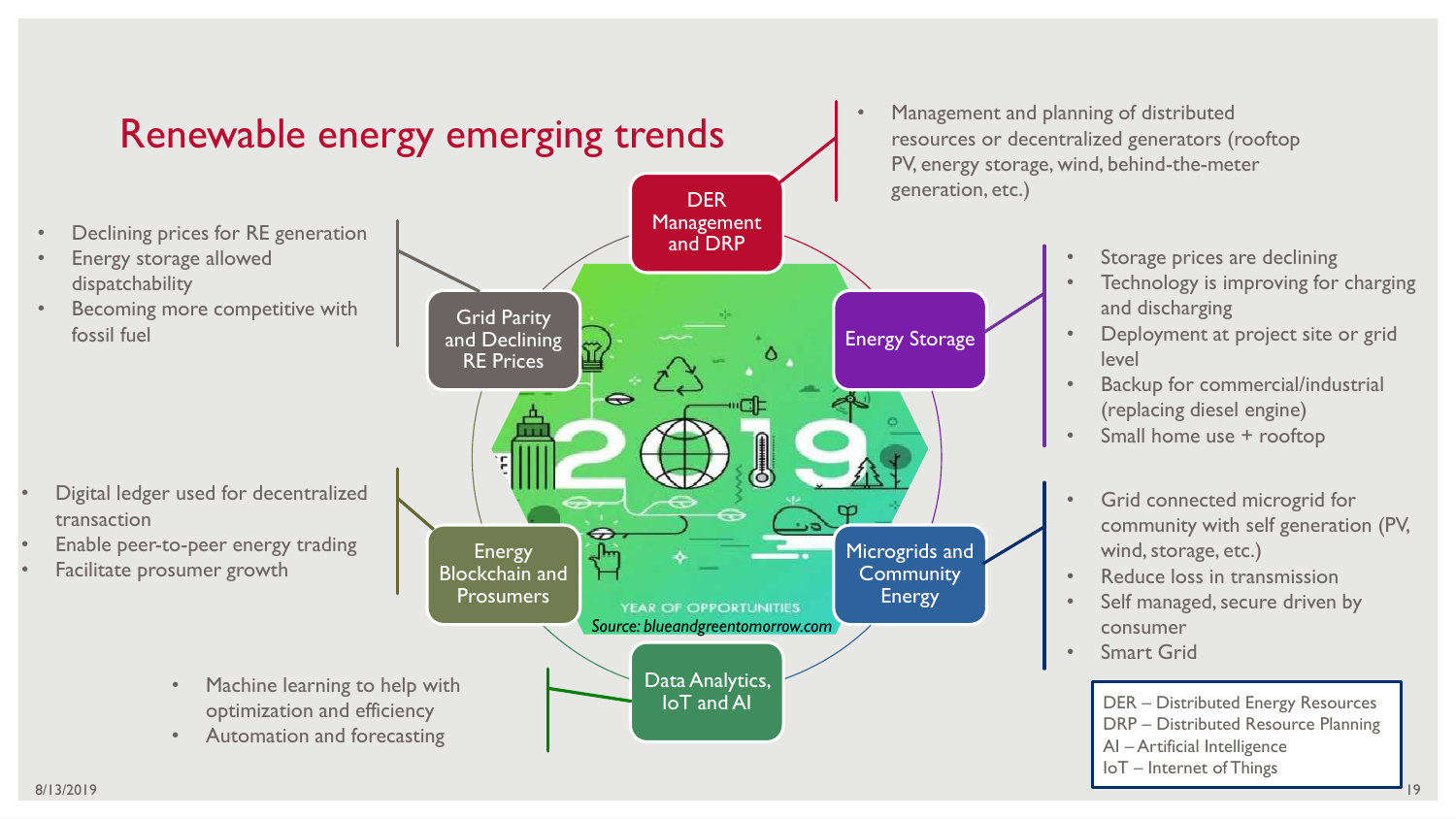

### "One of the fastest ways to build the clean energy economy is to allow more people to benefit from it." **- Billy Parish** (CEO of Mosaic Inc.)

## THANK YOU!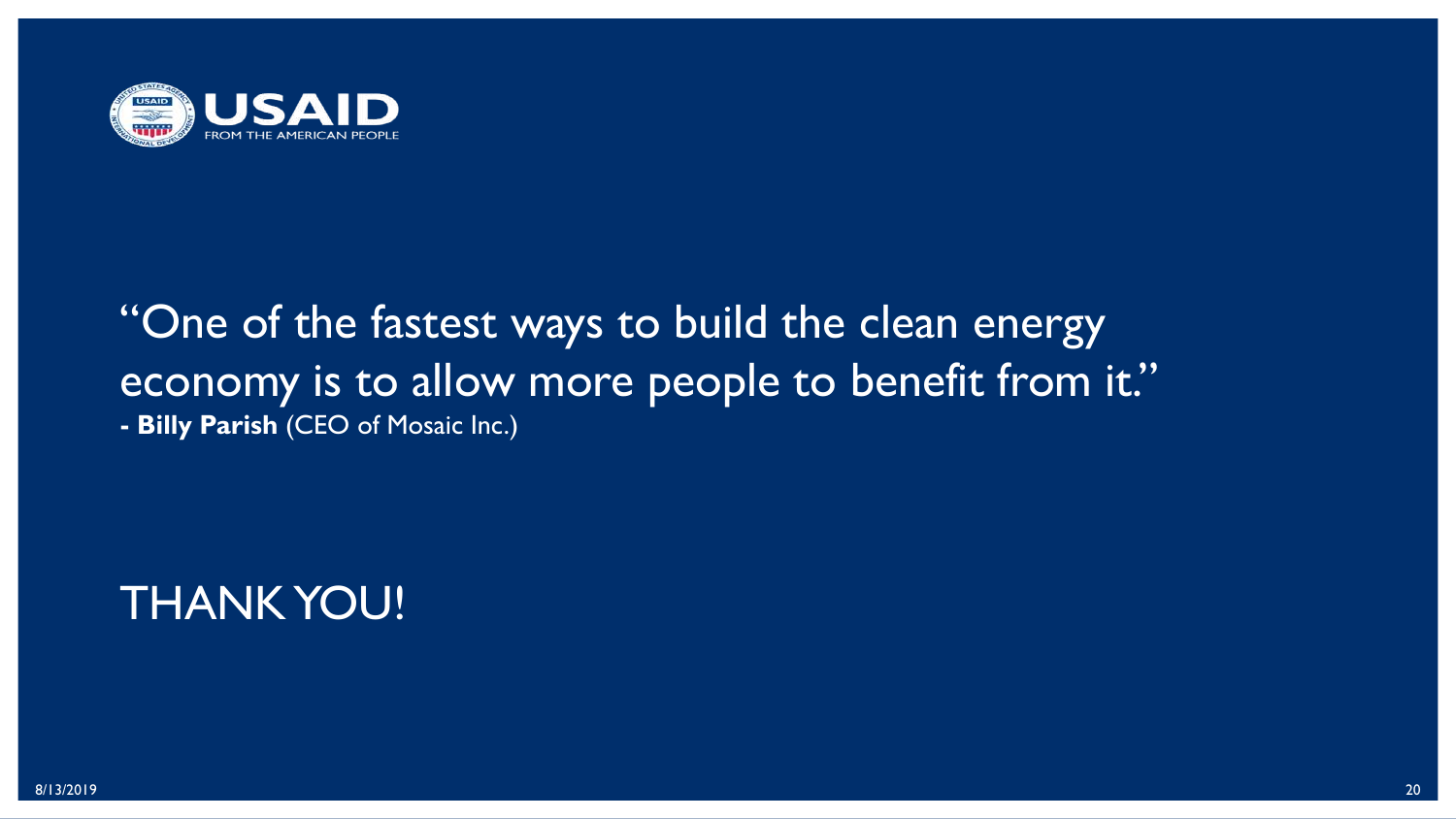### Additional information

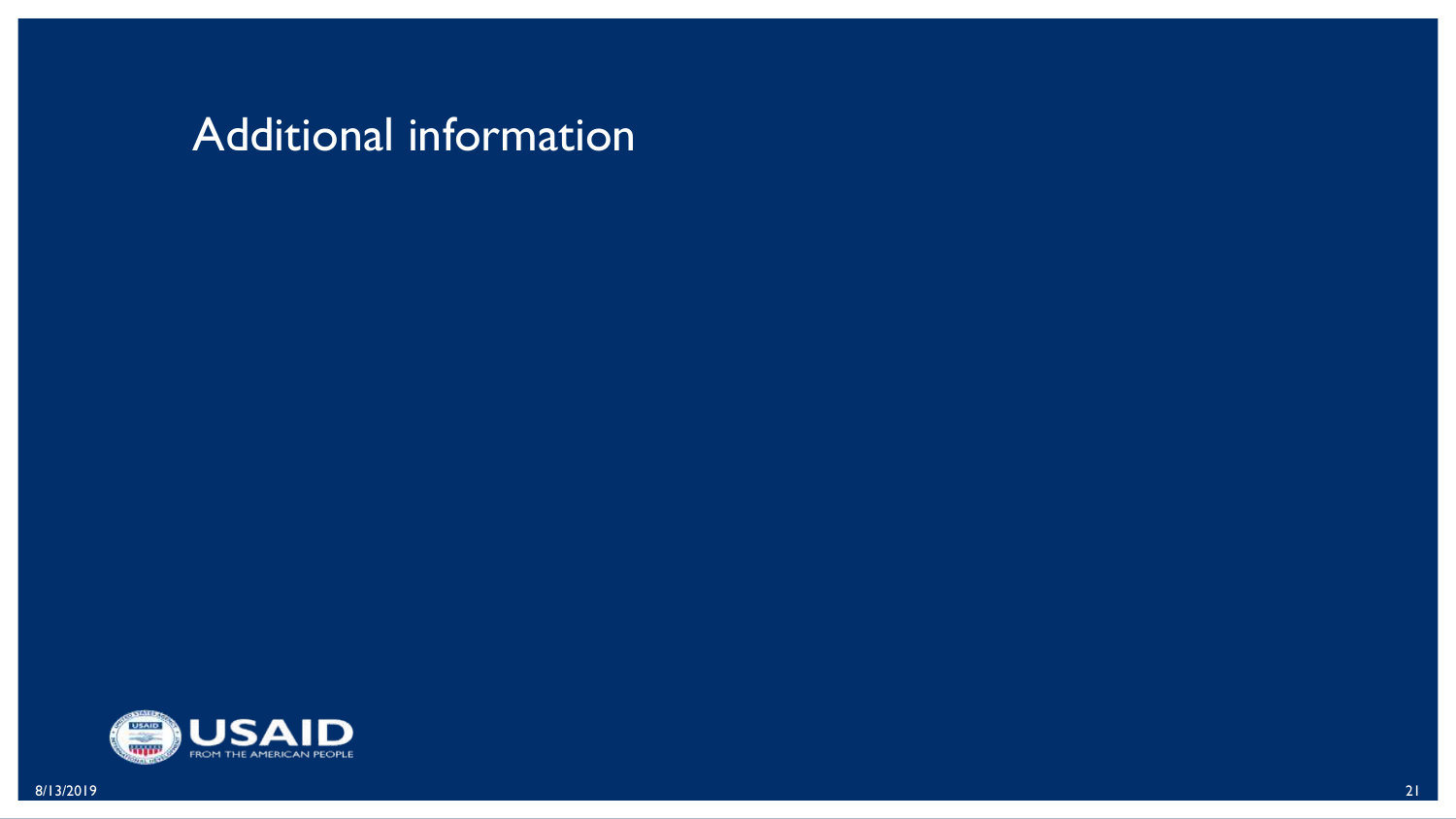### International best practices for VRE integration